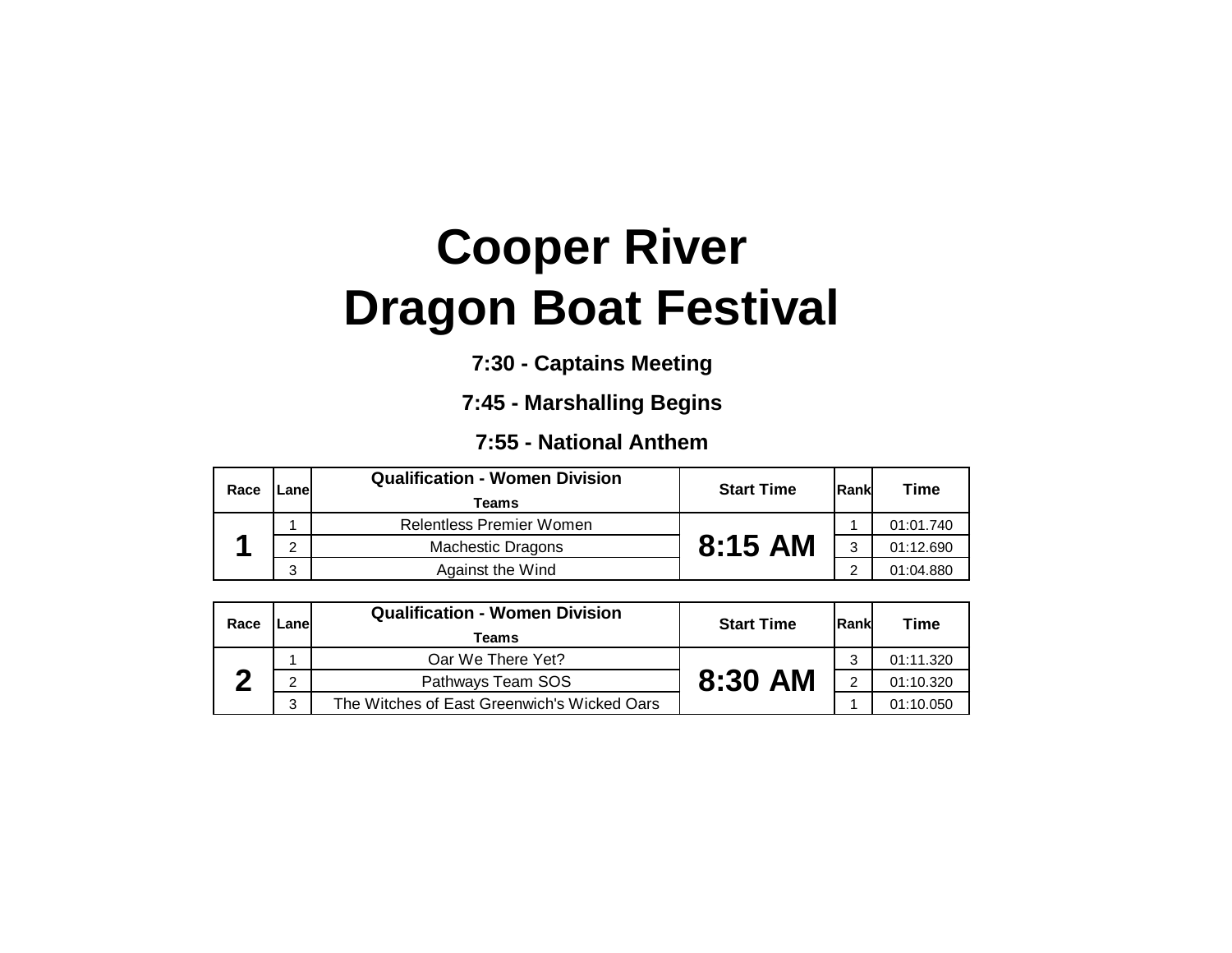| Race | _anel | <b>Qualification - Women Division</b><br>Teams | <b>Start Time</b> | Rankl | Time      |
|------|-------|------------------------------------------------|-------------------|-------|-----------|
|      |       | Philadelphia Flying Phoenix Fire               |                   |       | 01:06.150 |
|      | C     | I like Big Boats and I Can Not Lie             | $8:45$ AM         |       | 01:13.050 |
|      | 2     |                                                |                   |       |           |

| Race | _anel | <b>Qualification - Women Division</b><br>Teams | <b>Start Time</b> | Rank | <b>Time</b> |
|------|-------|------------------------------------------------|-------------------|------|-------------|
|      |       | Pittsburgh Heart of Steel                      |                   |      | 01:06.780   |
|      | C     | The Witches of East Greenwich V                | 8:57 AM           |      | 01:11.180   |
|      | 2     |                                                |                   |      |             |

| Race | Lanel                                    | <b>Qualification - Women Division</b><br>Teams | <b>Start Time</b> | Rank      | Time      |
|------|------------------------------------------|------------------------------------------------|-------------------|-----------|-----------|
|      |                                          | Philadelphia Flying Phoenix Premier            |                   |           | 01:02.840 |
|      | $9:09$ AM<br><b>Twisted Sisters</b><br>C |                                                | વ                 | 01:16.720 |           |
|      | 3                                        | <b>River Sisters</b>                           |                   | $\sim$    | 01:08.750 |

| Race | _anel                                    | <b>Qualification - Mixed Division</b><br>Teams | <b>Start Time</b> | Rank      | Time      |
|------|------------------------------------------|------------------------------------------------|-------------------|-----------|-----------|
|      |                                          | <b>Hydra Warriors</b>                          |                   | ົ         | 01:10.250 |
|      | $9:21$ AM<br>DCH Dragon Boat Club 1<br>C |                                                |                   | 00:58.170 |           |
|      | 3                                        | Bakunawa Dragons                               |                   | $\sim$    | 01:03.310 |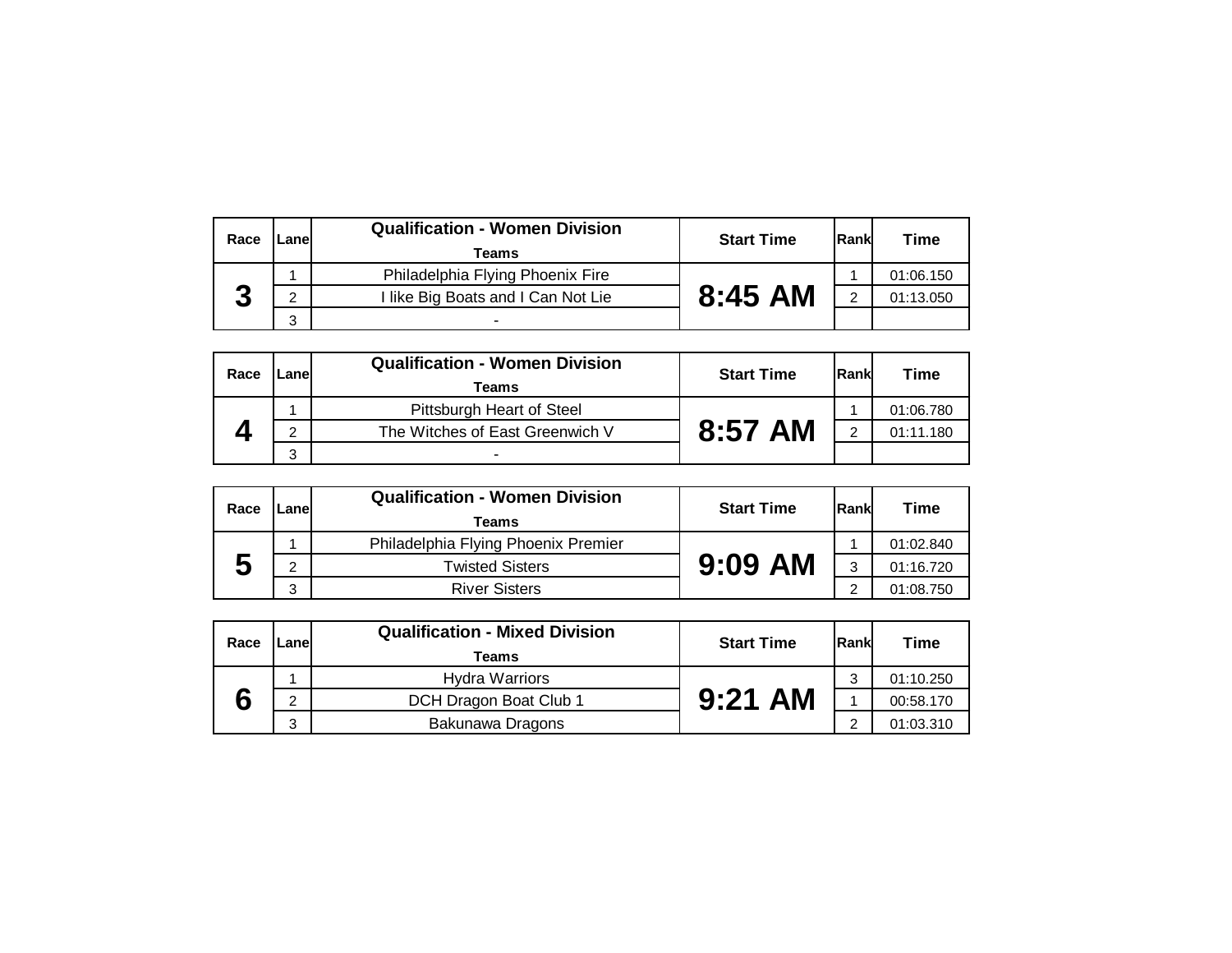| Race | ∟anel | <b>Qualification - Mixed Division</b><br>Teams | <b>Start Time</b> | <b>Rank</b> | Time      |
|------|-------|------------------------------------------------|-------------------|-------------|-----------|
|      |       | DCH Dragon Boat Club 3                         |                   | ◠           | 01:02.640 |
|      | ົ     | <b>DBC Fire Dragons</b>                        | $9:33$ AM         |             | 01:02.610 |
|      | C.    | EvoFit Dragons                                 |                   | っ           | 01:03.510 |

| Race | Lanel | <b>Qualification - Mixed Division</b><br>Teams | <b>Start Time</b> | Rank | <b>Time</b> |
|------|-------|------------------------------------------------|-------------------|------|-------------|
|      |       | <b>MSK Dragons</b>                             |                   | っ    | 01:00.540   |
|      | C     | Pennsylvania Dragon Boat Club                  | $9:45$ AM         |      | 00:59.500   |
|      | 3     | DCH Dragon Boat Club 2                         |                   | ⌒    | 00:59.670   |

| Race | Lanel | <b>Qualification - Mixed Division</b><br>Teams | <b>Start Time</b> | <b>IRankl</b> | Time      |
|------|-------|------------------------------------------------|-------------------|---------------|-----------|
|      |       | Philadelphia Dragon Boat Association           |                   |               | 00:59.810 |
|      | C     | Team Bancroft                                  | $9:57$ AM         | 3             | 01:44.210 |
|      | 3     | Xtreme NY                                      |                   | $\sim$        | 01:01.610 |

| Race | Lanel | <b>Qualification - Mixed Division</b><br><b>Teams</b> | <b>Start Time</b> | lRank          | <b>Time</b> |
|------|-------|-------------------------------------------------------|-------------------|----------------|-------------|
|      |       | Pottstown Dragon Warriors                             |                   |                | 01:02.610   |
| 10   | ົ     | <b>River Runners</b>                                  | 10:09 AM          | $\overline{2}$ | 01:02.680   |
|      | 3     | DCH Dragon Boat Club 4                                |                   | વ              | 01:03.910   |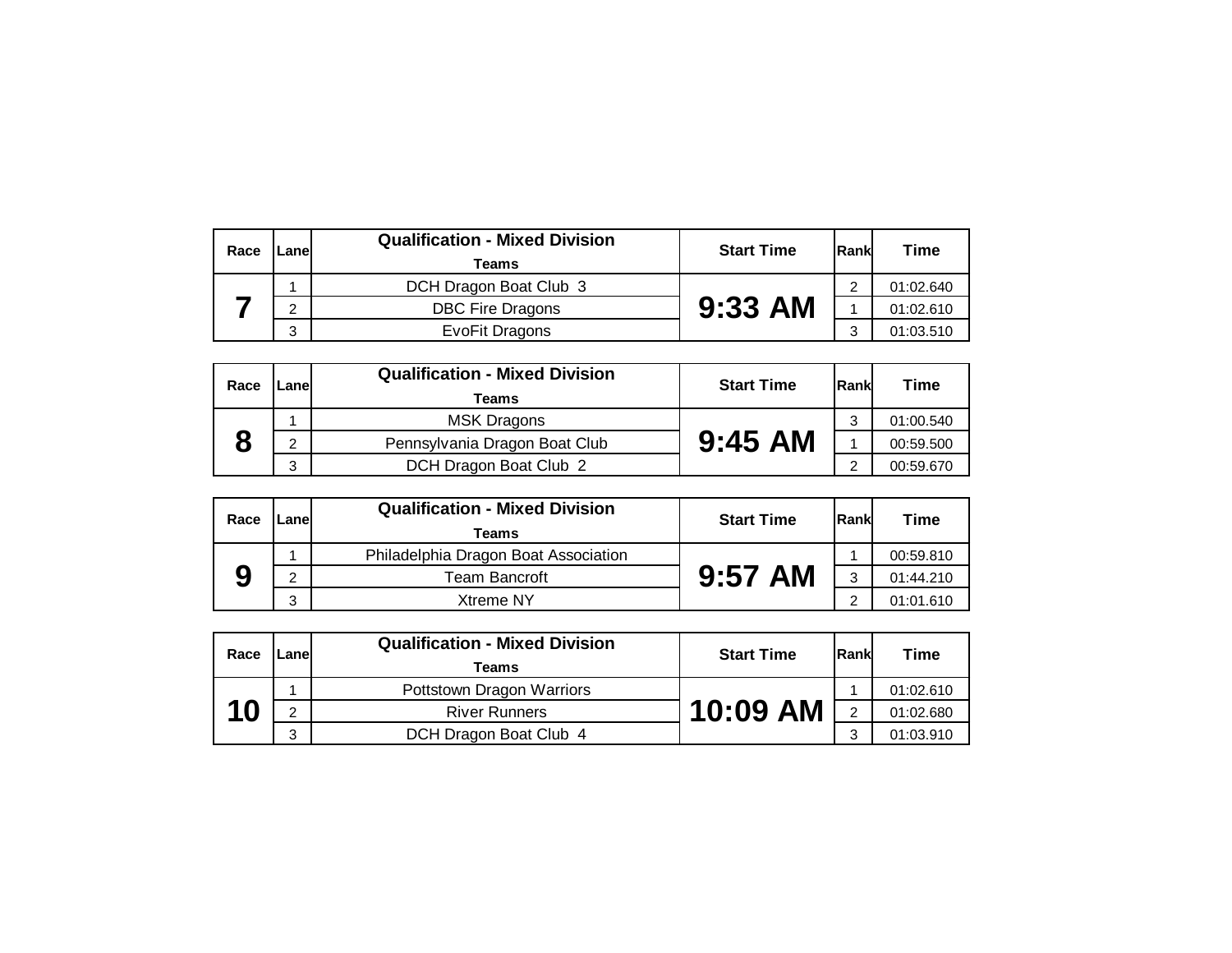| Race | _anel        | <b>Qualification - Mixed Division</b><br>Teams | <b>Start Time</b> | Rankl | Time      |
|------|--------------|------------------------------------------------|-------------------|-------|-----------|
|      |              | Flying Friends & Family                        |                   |       | 01:05.880 |
| 44   | <sup>o</sup> | Philadelphia Police Boat Team                  | 10:21 AM          |       | 01:01.480 |
|      | 3            | Bucks County Dragon Boat Association Team Fear |                   |       | 01:02.880 |

|  | Race             | Lanel | <b>Qualification - Mixed Division</b><br>Teams | <b>Start Time</b> | <b>Rankl</b> | <b>Time</b> |
|--|------------------|-------|------------------------------------------------|-------------------|--------------|-------------|
|  | $\boldsymbol{A}$ |       | <b>DBC Dynamic Paddlers</b>                    |                   |              | 01:04.010   |
|  |                  | C     | <b>Rising Sun</b>                              | 10:33 AM I        | っ            | 01:04.980   |
|  |                  | 3     |                                                |                   |              |             |

| Race | Lanel | <b>Semi Final B - Women Division</b><br>Teams | <b>Start Time</b> | Rank | Time      |
|------|-------|-----------------------------------------------|-------------------|------|-----------|
| 12   |       | Oar We There Yet?                             |                   | ◠    | 01:10.420 |
|      | າ     | The Witches of East Greenwich V               | 10:45 AM          |      | 01:09.120 |
|      | 3     |                                               |                   |      |           |

| Race | ∟anel | <b>Semi Final B - Women Division</b><br>Teams | <b>Start Time</b> | Rank | Time      |
|------|-------|-----------------------------------------------|-------------------|------|-----------|
|      |       | <b>Machestic Dragons</b>                      |                   | ⌒    | 01:14.290 |
| 14   | C     | Pathways Team SOS                             | 10:57 AM          |      | 01:08.350 |
|      | 3     | ۰                                             |                   |      |           |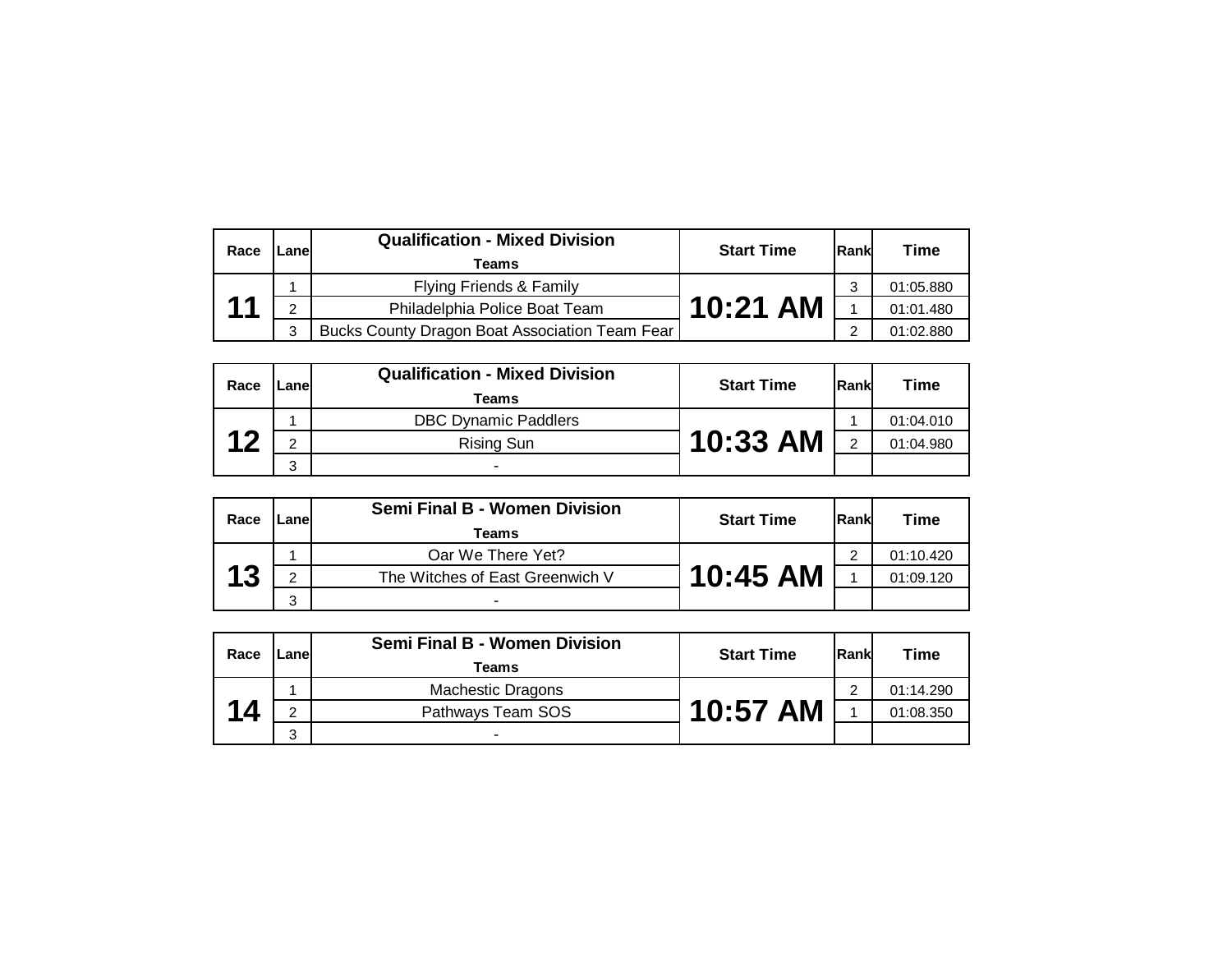| Race | _anel         | Semi Final B - Women Division<br>Teams      | <b>Start Time</b> | Rank | Time      |
|------|---------------|---------------------------------------------|-------------------|------|-----------|
| 15   |               | I like Big Boats and I Can Not Lie          |                   | ົ    | 01:11.820 |
|      | $\mathcal{D}$ | The Witches of East Greenwich's Wicked Oars | 11:09 AM          |      | 01:05.480 |
|      | 3             | <b>Twisted Sisters</b>                      |                   | ◠    | 01:10.820 |

| Race | Lanel | Semi Final - A - Women Division<br>Teams | <b>Start Time</b> | <b>IRankl</b> | Time      |
|------|-------|------------------------------------------|-------------------|---------------|-----------|
|      |       | Against the Wind                         |                   | ົ             | 01:06.850 |
| 16   | C     | Philadelphia Flying Phoenix Premier      | $11:21$ AM        |               | 01:01.910 |
|      | ◠     | <b>River Sisters</b>                     |                   | ◠             | 01:06.410 |

| Race | Lanel | Semi Final - A - Women Division<br>Teams | <b>Start Time</b> | Rank       | Time      |
|------|-------|------------------------------------------|-------------------|------------|-----------|
|      |       | Philadelphia Flying Phoenix Fire         |                   | ◠          | 01:06.180 |
|      | ∩     | <b>Relentless Premier Women</b>          | 11:33 AM          |            | 01:01.980 |
|      | 3     | Pittsburgh Heart of Steel                |                   | $\sqrt{2}$ | 01:03.250 |

| Race | Lanel | Semi Final - C - Mixed Division<br>Teams | <b>Start Time</b> | Rank | Time     |
|------|-------|------------------------------------------|-------------------|------|----------|
|      |       | <b>Rising Sun</b>                        |                   | ∩    | 01:06.25 |
| 18   | C     | <b>DBC Dynamic Paddlers</b>              | $11:45$ AM        |      | 01:03.85 |
|      | 3     | $\overline{\phantom{a}}$                 |                   |      |          |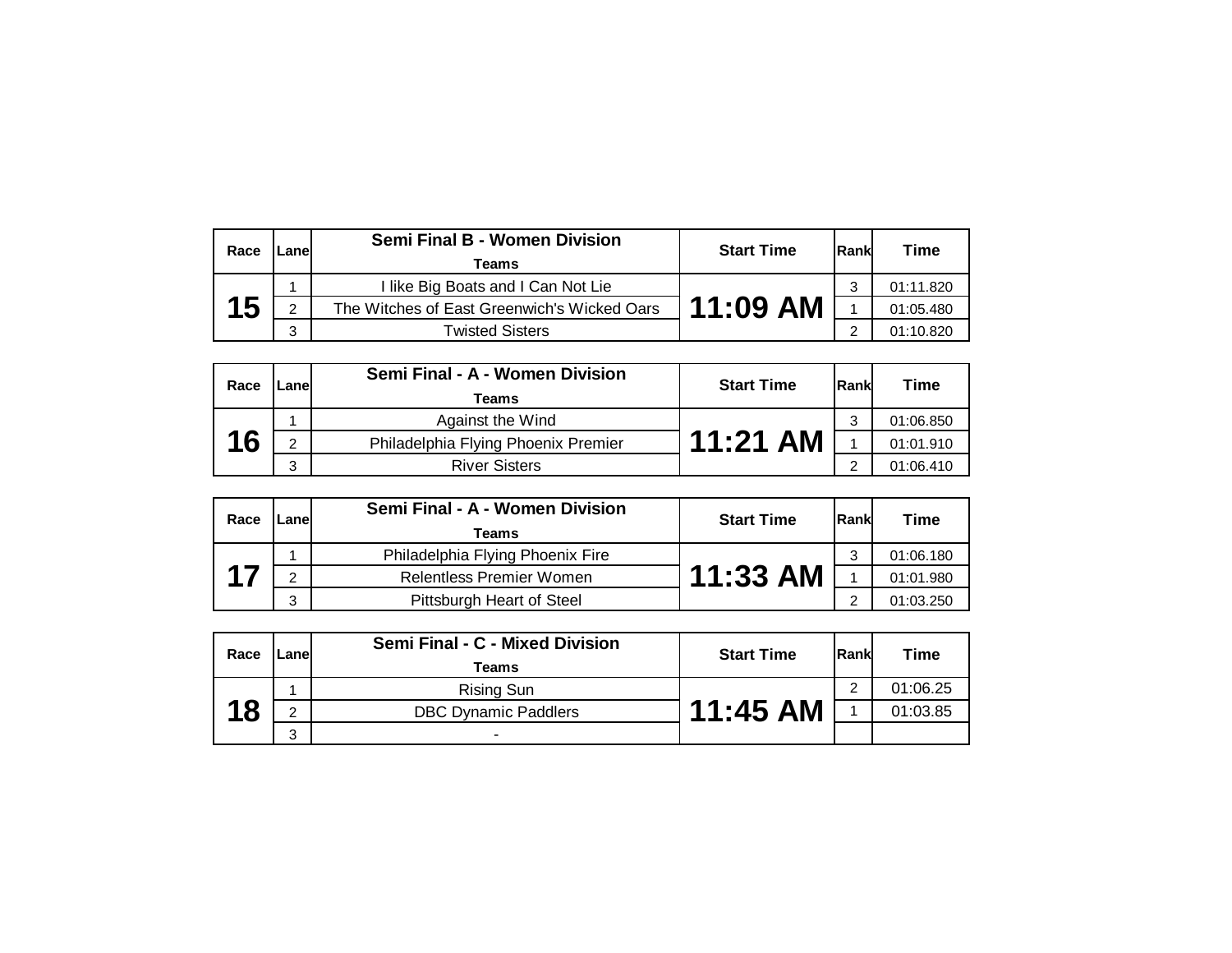| Race | Lanel        | Semi Final - C - Mixed Division<br>Teams | <b>Start Time</b> | Rank | Time     |
|------|--------------|------------------------------------------|-------------------|------|----------|
| 19   |              | Flying Friends & Family                  |                   | ◠    | 01:05.38 |
|      | <sub>2</sub> | DCH Dragon Boat Club 4                   | $11:57$ AM        |      | 01:02.91 |
|      | 3            |                                          |                   |      |          |

| Race | Lanel | Semi Final - C - Mixed Division<br>Teams | <b>Start Time</b> | lRankl | <b>Time</b> |
|------|-------|------------------------------------------|-------------------|--------|-------------|
|      |       | <b>Hydra Warriors</b>                    |                   | ◠      | 01:10.25    |
| 20   | ◠     | EvoFit Dragons                           | 12:09 PM          |        | 01:05.18    |
|      | 3     | Team Bancroft                            |                   | ົ      | 01:40.410   |

| Race         | Lanel | Semi Final - B - Mixed Division<br>Teams | <b>Start Time</b> | Rank | Time     |
|--------------|-------|------------------------------------------|-------------------|------|----------|
| $\mathbf{A}$ |       | DCH Dragon Boat Club 3                   |                   | ◠    | 01:02.28 |
|              | C.    | Pottstown Dragon Warriors                | 12:21 PM          |      | 01:02.01 |
|              | 3     |                                          |                   |      |          |

| Race | Lanel | Semi Final - B - Mixed Division<br><b>Teams</b> | <b>Start Time</b> | <b>IRankl</b> | Time     |
|------|-------|-------------------------------------------------|-------------------|---------------|----------|
| つつ   |       | <b>River Runners</b>                            |                   |               | 01:03.01 |
|      | ◠     | <b>DBC Fire Dragons</b>                         | 12:33 PM [        | $\mathcal{P}$ | 01:03.04 |
|      | 3     |                                                 |                   |               |          |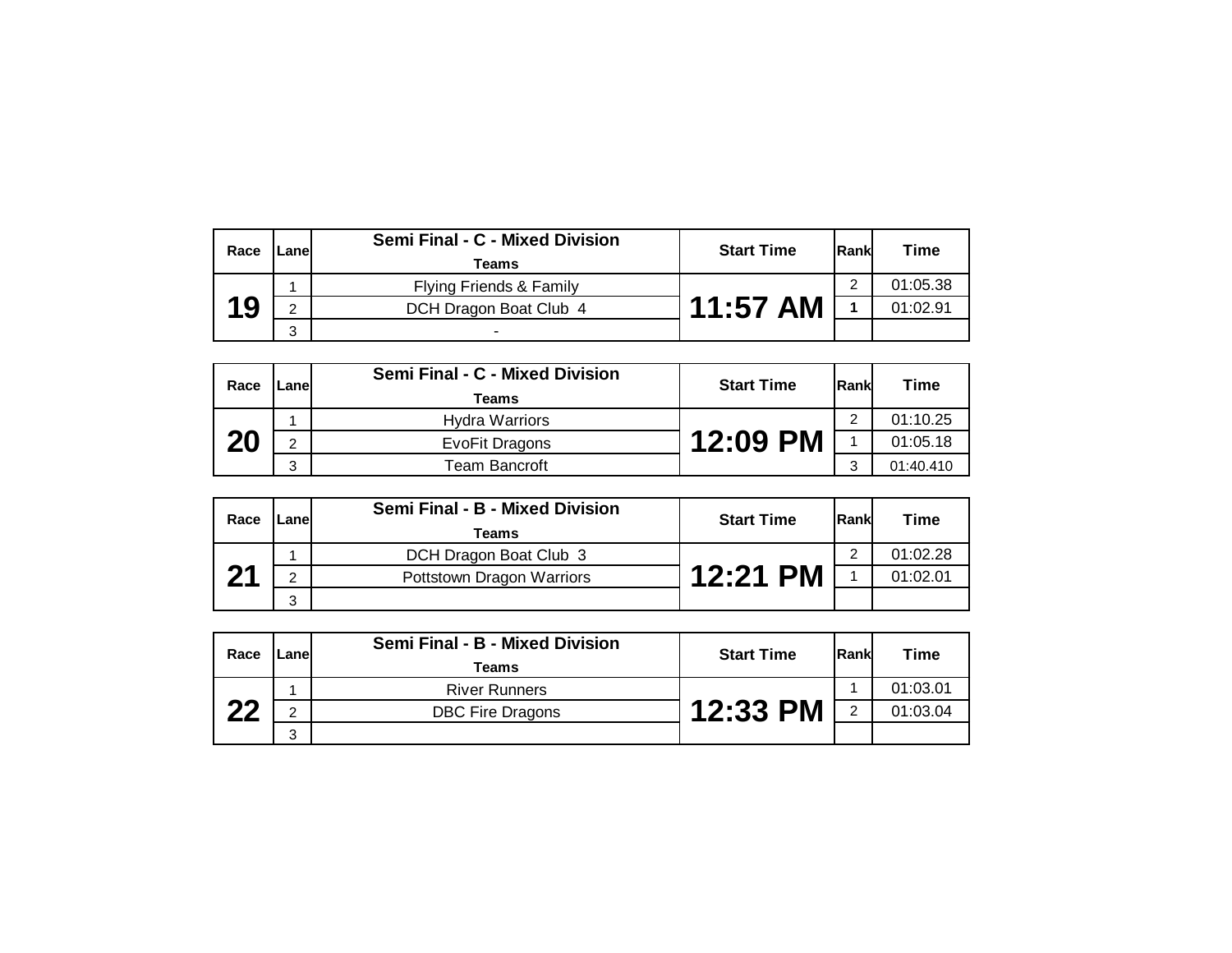| Race | ∟anel | Semi Final - B - Mixed Division<br>Teams       | <b>Start Time</b> | Rank | Time      |
|------|-------|------------------------------------------------|-------------------|------|-----------|
| 23   |       | Bucks County Dragon Boat Association Team Fear |                   | ⌒    | 01:04.21  |
|      | C     | <b>Xtreme NY</b>                               | 12:45 PM          | っ    | 01:03.01  |
|      | 3     | Bakunawa Dragons                               |                   |      | 01:02.480 |

| Race | Lanel         | Semi Final - A - Mixed Division<br>Teams | <b>Start Time</b> | Rank | <b>Time</b> |
|------|---------------|------------------------------------------|-------------------|------|-------------|
| 24   |               | DCH Dragon Boat Club 2                   |                   | ⌒    | 00:59.88    |
|      | $\mathcal{D}$ | Pennsylvania Dragon Boat Club            | 12:57 PM          |      | 00:58.34    |
|      | 3             | Philadelphia Police Boat Team            |                   |      | 00:59.940   |

| Race | Lanel | Semi Final - A - Mixed Division<br>Teams | <b>Start Time</b> | Rank | <b>Time</b> |
|------|-------|------------------------------------------|-------------------|------|-------------|
| 25   |       | Philadelphia Dragon Boat Association     | $1:09$ PM         | ⌒    | 00:56.84    |
|      | C     | DCH Dragon Boat Club 1                   |                   |      | 00:55.37    |
|      | 3     | <b>MSK Dragons</b>                       |                   | 2    | 00:58.870   |

**LUNCH BREAK : 40 minutes**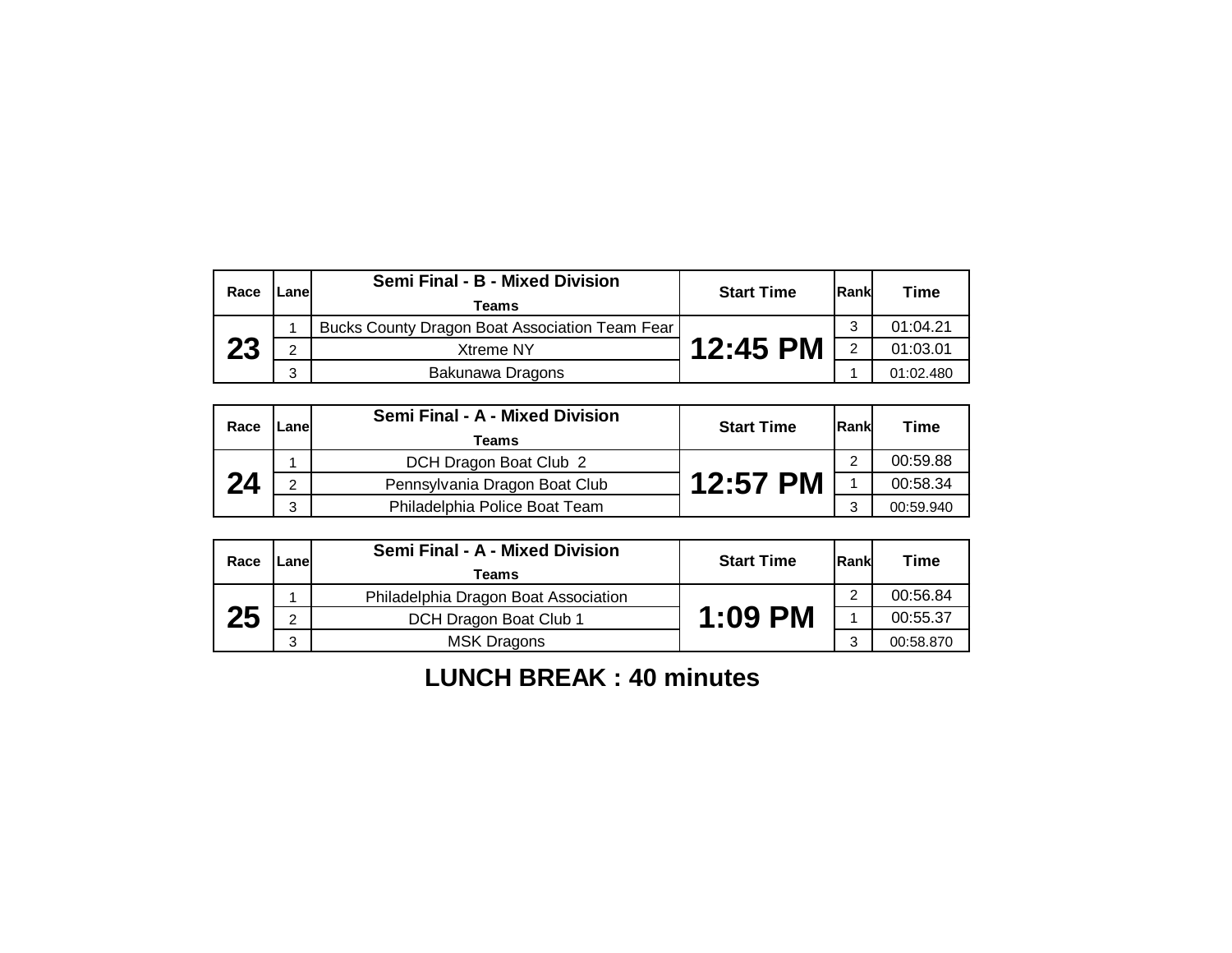| Race | ane.   | <b>Consolation Final - B - Women Division</b><br>Teams | <b>Start Time</b> | <b>Rankl</b> | Time      |
|------|--------|--------------------------------------------------------|-------------------|--------------|-----------|
|      |        | <b>Machestic Dragons</b>                               |                   |              | 01:14.55  |
| 26   |        | Oar We There Yet?                                      | $1:57$ PM         | ◠            | 01:08.780 |
|      | $\sim$ | <b>Twisted Sisters</b>                                 |                   |              | 01:08.480 |
|      | 3      | like Big Boats and I Can Not Lie                       |                   | ົ            | 01:09.380 |

| Race | Lanel | <b>Grand Final - B - Women Division</b><br>Teams | <b>Start Time</b> | <b>Rank</b> | <b>Time</b> |
|------|-------|--------------------------------------------------|-------------------|-------------|-------------|
|      |       | Pathways Team SOS                                | $2:17$ PM         | ◠           | 01:05.71    |
| 27   | ົ     | The Witches of East Greenwich's Wicked Oars      |                   |             | 01:05.110   |
|      | 3     | The Witches of East Greenwich V                  |                   | 2           | 01:06.810   |

| Race | -anel | <b>Consolation Final - C - Mixed Division</b><br><b>Teams</b> | <b>Start Time</b> | Rank | Time      |
|------|-------|---------------------------------------------------------------|-------------------|------|-----------|
|      | 0     | <b>Hydra Warriors</b>                                         | 2:37 PM           | 3    | 01:11.85  |
| 28   |       | <b>Rising Sun</b>                                             |                   | ◠    | 01:04.950 |
|      | ⌒     | Flying Friends & Family                                       |                   |      | 01:04.010 |
|      | 3     | Team Bancroft                                                 |                   | 4    | 01:28.030 |

| Race | Lanel        | <b>Grand Final - C - Mixed Division</b><br>Teams | <b>Start Time</b> | Rank | Time      |
|------|--------------|--------------------------------------------------|-------------------|------|-----------|
|      |              | <b>DBC Dynamic Paddlers</b>                      | $2:57$ PM         | 3    | 01:02.58  |
| 29   | <sub>2</sub> | DCH Dragon Boat Club 4                           |                   |      | 01:01.780 |
|      | 3            | EvoFit Dragons                                   |                   | ◠    | 01:02.440 |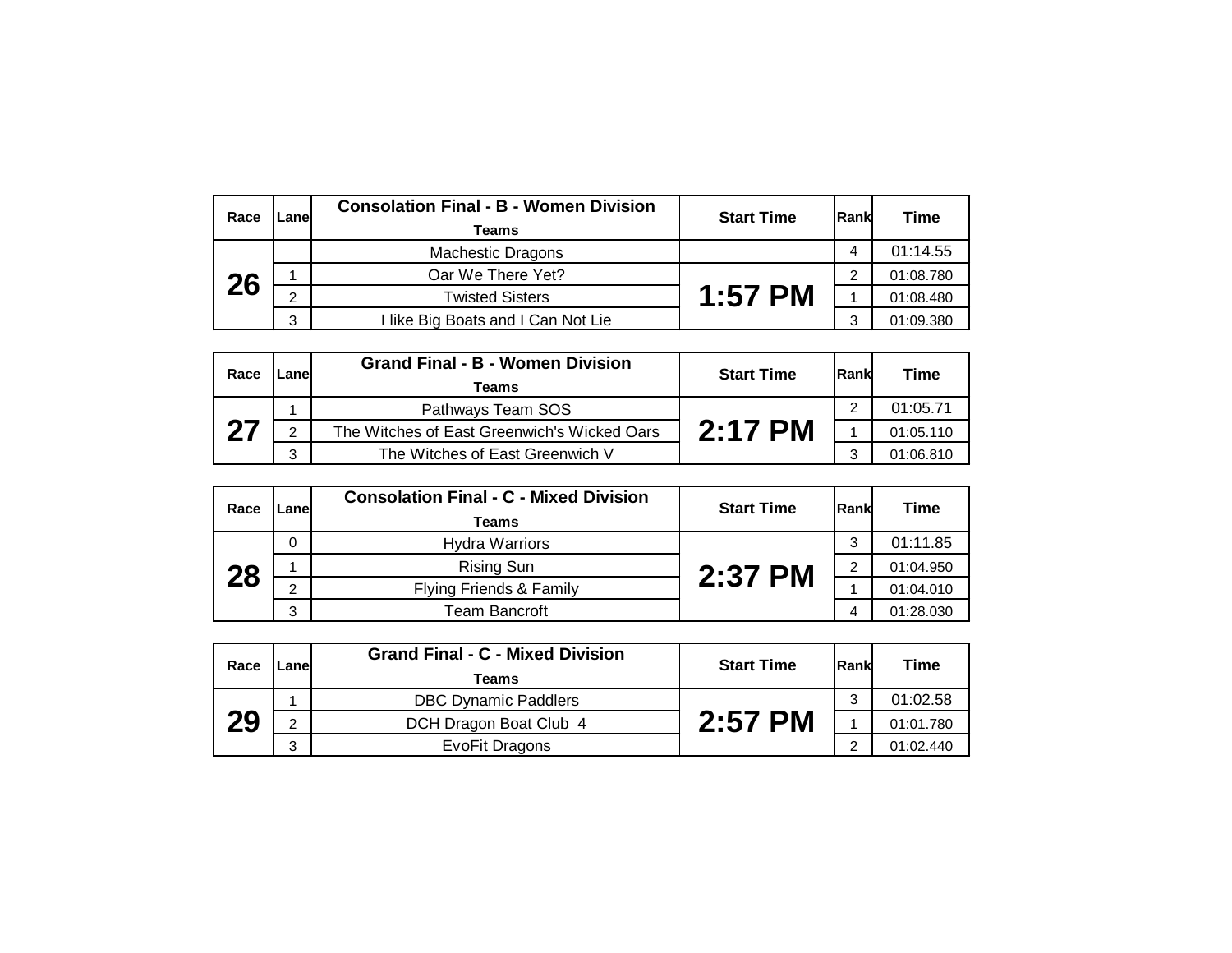| Race | Lanel | <b>Consolation Final - B - Mixed Division</b><br>Teams | <b>Start Time</b> | <b>Rankl</b> | Time      |
|------|-------|--------------------------------------------------------|-------------------|--------------|-----------|
|      | 0     | <b>DBC Fire Dragons</b>                                | $3:12$ PM         |              | 01:03.080 |
| 30   |       | <b>Xtreme NY</b>                                       |                   | ◠            | 01:02.610 |
|      | C     | <b>River Runners</b>                                   |                   |              | 01:02.110 |
|      | 3     | Bucks County Dragon Boat Association Team Fear         |                   | っ            | 01:02.850 |

| Race | Lanel | <b>Grand Final - B - Mixed Division</b><br>Teams | <b>Start Time</b> | Rank | Time      |
|------|-------|--------------------------------------------------|-------------------|------|-----------|
|      |       | DCH Dragon Boat Club 3                           | $3:24$ PM         |      | 01:01.380 |
| 31   | C     | Pottstown Dragon Warriors                        |                   |      | 01:01.410 |
|      | 3     | Bakunawa Dragons                                 |                   |      | 01:02.100 |

| Race | _anel | <b>Consolation Final - A - Women Division</b><br>Teams | <b>Start Time</b> | Rank | Time      |
|------|-------|--------------------------------------------------------|-------------------|------|-----------|
| 32   |       | <b>River Sisters</b>                                   | $3:36$ PM         | ົ    | 01:07.780 |
|      | ◠     | Philadelphia Flying Phoenix Fire                       |                   |      | 01:04.010 |
|      | 3     | Against the Wind                                       |                   | ◠    | 01:04.650 |

| Race | _anel | <b>Consolation Final - A - Mixed Division</b><br><b>Teams</b> | <b>Start Time</b> | lRank | Time      |
|------|-------|---------------------------------------------------------------|-------------------|-------|-----------|
|      |       | DCH Dragon Boat Club 2                                        | $3:48$ PM         |       | 00:59.240 |
| 33   | C     | <b>MSK Dragons</b>                                            |                   | ∩     | 00:59.510 |
|      | 3     | Philadelphia Police Boat Team                                 |                   | ົ     | 00:59.840 |